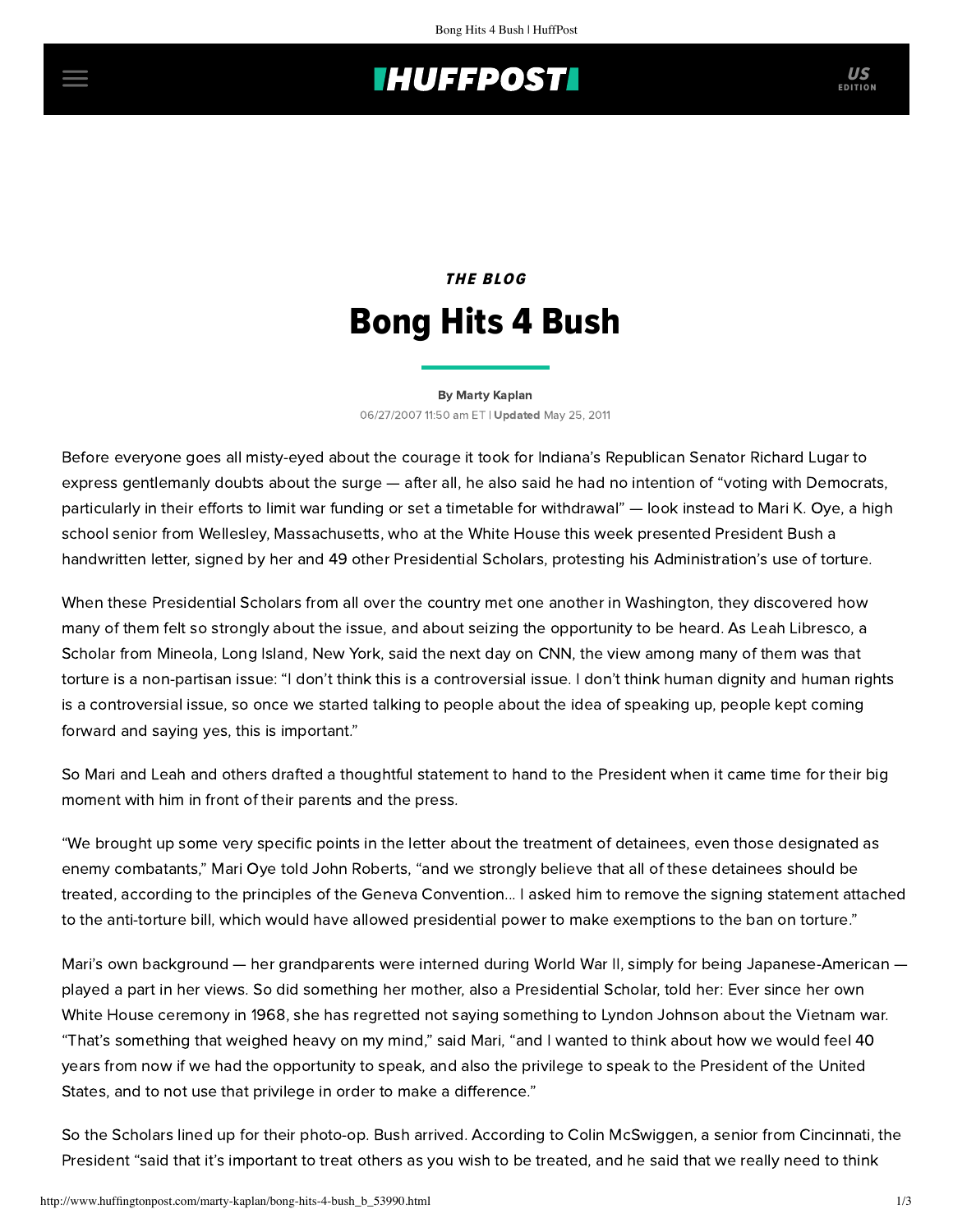#### Bong Hits 4 Bush | HuffPost

about the choices that we make in our lives." What a cue! "As he lined up to take the photo with us," Colin continued, "Mari handed him the note, and said, 'Mr. President, some of us have made a choice, and we want you to have this.'"

Bush took the letter, and he read it. How did he respond? "We agree. Americans do not use torture." He tells the kids to treat others as you want to be treated yourself — the essence of the Geneva Conventions, which he and Cheney and Gonzales have contemptuously reconstrued as the Swiss Suggestions. The Bush family black sheep, who to this day evinces not a shred of intellectual curiosity, lectures these amazing students about the choices we make in our lives — and proceeds with no sense of embarrassment or cognitive dissonance to illustrate his own choices of deceit over honesty, propaganda over transparency, and contempt for the very Golden Rule to which he just paid pretty lip service.

Wait - it gets worse. He then uses these students as the human backdrop for a [speech](http://www.whitehouse.gov/news/releases/2007/06/20070625-7.html) promoting the reauthorization and expansion of No Child Left Behind. Over and over, he says, "No Child Left Behind is working. In other words, we're making good progress." No matter that the some of the top Education Department officials once charged with implementing that Act [have bailed on Bush](http://www.washingtonpost.com/wp-dyn/content/article/2007/06/25/AR2007062501897.html?nav=hcmodule) now that they're no longer in office, or that hundreds of Republicans on the Hill and around the country have declared that No Child — the single "accomplishment" that six years of Bush has delivered — has been a disaster. "It's working" — like "we don't use torture" — is Bush's lie, and he's sticking to it.

I wonder if Bush secretly wanted to waterboard these kids, who dared dissent from his policies. Or if not to torture them, at least to suspend them.

This same week, Bush's Supreme Court Chief Justice John G. Roberts Jr. wrote a majority opinion saying that Joseph Frederick, then a high school senior in Juneau, Alaska, had no First Amendment right to unfurl a banner saying "Bong Hits 4 Jesus" across the street from his school. Joseph Frederick said he did it as a stunt to attract the news cameras [covering the Olympic torch as it passed by, and he said that the words were lens-candy nonsense \(you know, like](http://en.wikipedia.org/wiki/All_your_base_are_belong_to_us) "All your base are belong to us"). Justice Stevens, in his dissent, agreed: "This is a nonsense message, not advocacy" of illegal drug use.

But Chief Justice Roberts insisted that said that Juneau-Douglas High School had the right to suspend Joseph Frederick, because "the governmental interest in stopping student drug abuse ...allow[s] schools to restrict student expression that they reasonably regard as promoting illegal drug use." Even if this were true, said the often perversely obtuse Washington Post [editorial](http://www.washingtonpost.com/wp-dyn/content/article/2007/06/26/AR2007062601864.html?referrer=email) page, "Issues of drug use and drug policy are matters of serious contention. High school students must be able to debate them frankly — and that might even involve students taking the position that bong hits are not that bad."

Despite the criminalization of dissent by the Bush Administration, its Court, and its courtiers, there's something going on among young Americans. You can see it with Joseph Frederick, with the Presidential Scholars, with Jesse Lange, the Boulder, Colorado high school junior who — with aplomb, civility and absolute command of the facts — absolutely [nailed Bill O'Reilly](http://radaronline.com/exclusives/2007/06/pinhead-16yearold-schools-oreilly.php) last week for lying about a sex-education class at his school. You can see it in this new New York Times/CBS News/MTV [poll](http://www.nytimes.com/2007/06/27/washington/27poll.html?hp), which shows that majorities of Americans 17 to 29 want single-payer health care and believe that reducing global warming should be a top government priority. Seventy percent of them say the country is on the wrong track, and 77 percent of them "said they thought the votes of their generation would have a great bearing on who becomes the next president."

I sure hope so. But hope is not a plan. Is there a need for anything more than these stories of outspoken young people, and these poll numbers about their generation, to warrant a flat-out effort to register 18-year-old in the country